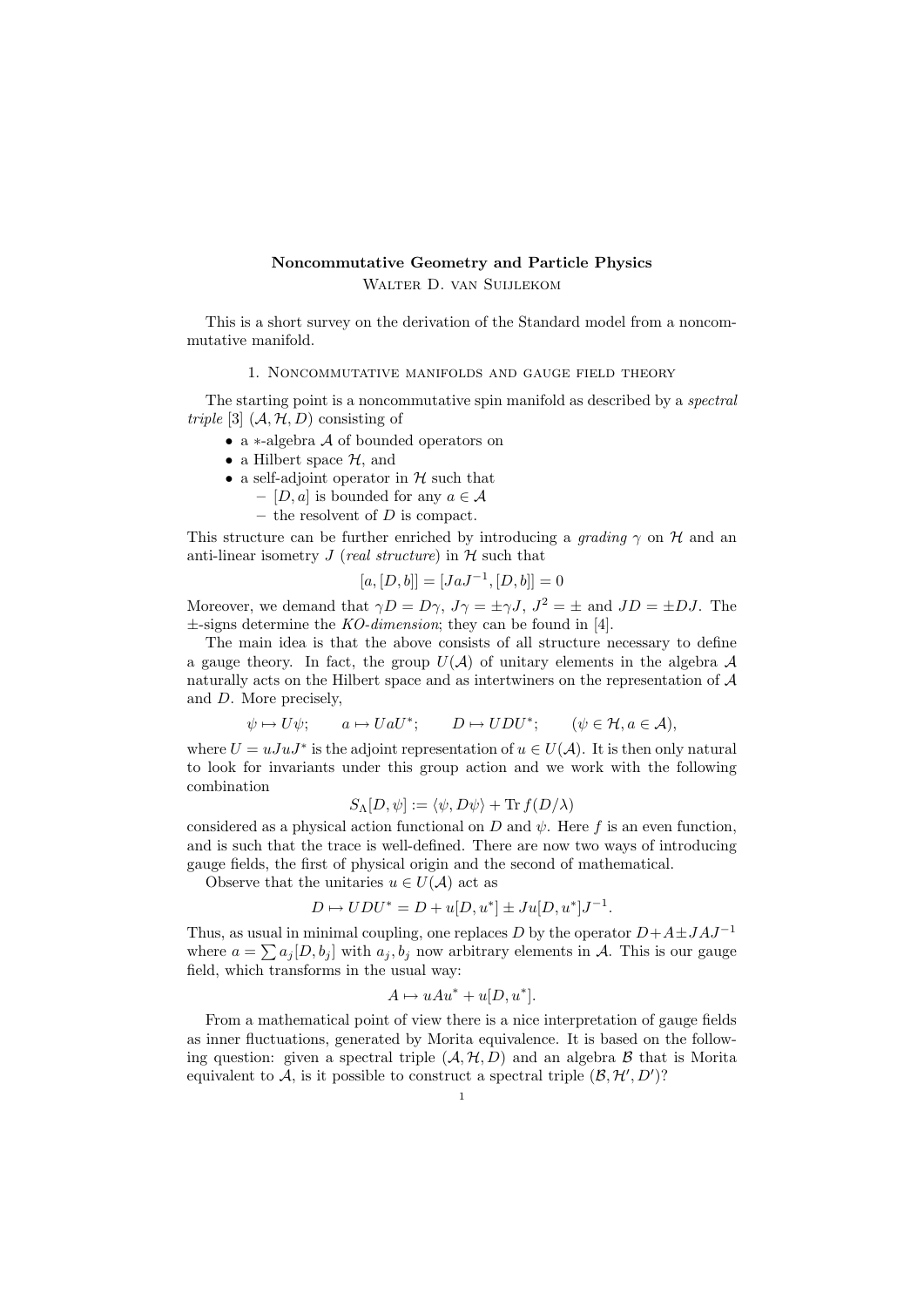Not surprisingly, the answer is yes [4]. We will not give the details here, but note that in the case that  $\mathcal{B} = \mathcal{A}$  there is still freedom in choosing D' different from D. These are precisely the *inner fluctuations*, and correspond to choosing a connection one-form of the form

$$
A = \sum_{j} a_j [D, b_j]; \qquad (a_j, b_j \in \mathcal{A}).
$$

The operator D then becomes  $D_A := D + A \pm JAJ^{-1}$  and A transforms as above.

In the rest of this note, we will compute in several examples the leading terms of the spectral action, as an expansion in  $\Lambda$ . The main techniques we will use are the Laplace transform and heat kernel expansions, as we will now briefly sketch. We will write

$$
f(x) = \int_{t>0} k(t)e^{-tx^2}.
$$

Also define  $f_0 = f(0)$ , and  $f_\alpha = \int_0^\infty f(y) y^{\alpha-1} dy$ . Thus, in determing Tr  $f(D_A/\Lambda)$ we have to compute the heat kernels Tr  $e^{-tD_A^2}$ . This is achieved trough a theorem by Gilkey [6]. In fact, in all our examples  $D_A^2$  is of the following form  $\nabla^*\nabla + E$ . For such an operator with  $\nabla$  a connection on a vector bundle, we have

$$
\text{Tr } e^{-tD_A^2} \sim \sum_{n\geq 0} t^{\frac{n-m}{2}} \int_M a_n(x, D_A^2) \sqrt{g} d^m x
$$

where  $m$  is the dimension of the manifold  $M$ . The Seeley-de Witt coefficients  $a_n(D_A^2)$  vanish for odd values of n. The first three  $a_n$ 's for n even are:

$$
a_0(x, D_A^2) = (4\pi)^{-m/2} \operatorname{Tr}(1) \qquad a_2(x, D_A^2) = (4\pi)^{-m/2} \operatorname{Tr}\left(-\frac{R}{6} + E\right)
$$
  

$$
a_4(x, D_A^2) = (4\pi)^{-m/2} \frac{1}{360} \operatorname{Tr}\left(-60RE + 180E^2 + 60E;_{\mu}{}^{\mu} + 30\Omega_{\mu\nu}\Omega^{\mu\nu}
$$

$$
-12R;_{\mu}{}^{\mu} + 5R^2 - 2R_{\mu\nu}R^{\mu\nu} + 2R_{\mu\nu\rho\sigma}R^{\mu\nu\rho\sigma}\right)
$$

We will now consider several examples of noncommutative manifolds and present the leading terms in the spectral action. For the details, we refer to [2] and [5].

1.1. Einstein's general theory of relativity. Consider a compact 4-dimensional Riemannian spin manifold  $(M, q)$ ; there is a canonical spectral triple

$$
(C^{\infty}(M), L^2(M, S), \hat{\rho}),
$$

where  $\hat{\rho}$  is the ordinary Dirac operator on the spinor bundle  $S \to M$ . Further, there is a grading given by  $\gamma_5$  and a real structure by charge conjugation  $J_M$ . Since the algebra is commutative the inner fluctuations are trivial. With Lichnerowicz formula one expresses  $\hat{\rho}^2 = \Delta - \frac{1}{4}R$  in terms of the scalar curvature, resulting in

$$
\operatorname{Tr} f(\hat{\rho}/\Lambda) = \frac{1}{4\pi^2} \int_M \left( 2\Lambda^4 f_4 + \frac{\Lambda^2 f_2}{6} R - \frac{f_0}{80} C_{\mu\nu\rho\sigma} C^{\mu\nu\rho\sigma} \right) + \mathcal{O}(\Lambda^{-2})
$$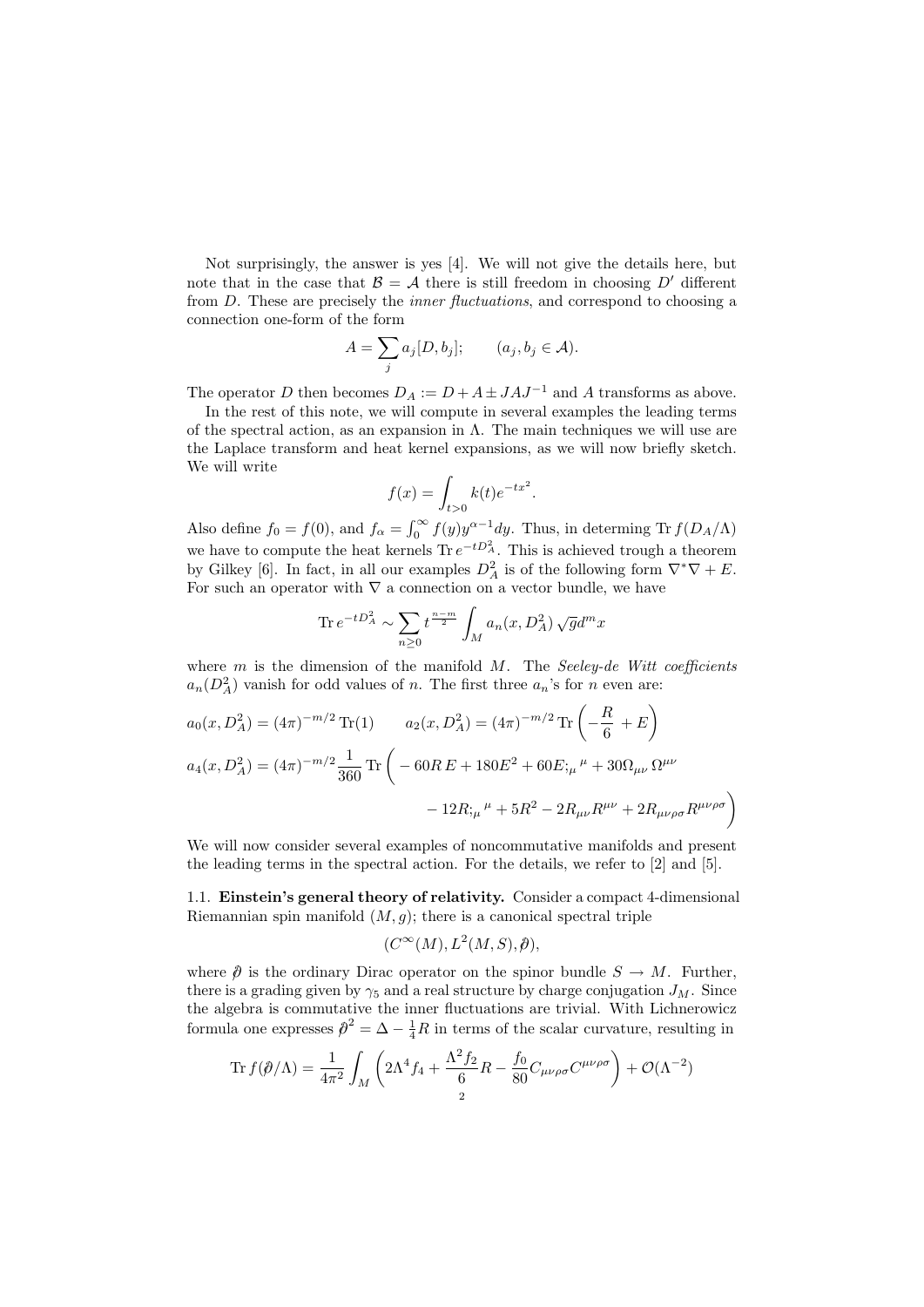in terms of the Weyl curvature tensor  $C_{\mu\nu\rho\sigma}$ . This action is recognized as the Einstein–Hilbert action, plus additional higher-order gravitational terms.

1.2. Yang–Mills action. We make the spectral triple of the previous section 'mildly' noncommutative and consider

$$
(C^{\infty}(M, M_N(\mathbb{C})), L^2(M, S) \otimes M_N(\mathbb{C}), \partial \otimes 1).
$$

In addition, there exist a grading  $\gamma = \gamma_5 \otimes 1$  and a real structure  $J = J_M \otimes (\cdot)^*$ . It turns out that the inner fluctuations are parametrized by a  $SU(N)$ -gauge field  $A<sub>\mu</sub>$ , the group of unitaries is  $C^{\infty}(M, U(N))$  acting in the adjoint on the Hilbert space. Actually, the fact that the fermions are in the adjoint representation is the origin of supersymmetry in this model as was suggested in [2] and worked out in detail in [1]. One computes that in this case the spectral action contains the Yang–Mills action

$$
S_{\Lambda}[A,\psi] = -\frac{f_0}{24\pi^2} \int_M \text{Tr} \, F_{\mu\nu} F^{\mu\nu} + \langle \psi, (\partial + i\gamma^{\mu} \, \text{ad} \, A_{\mu}) \psi \rangle + \mathcal{O}(\Lambda^{-2}),
$$

in addition to the gravitational terms considered in the previous subsection.

1.3. The Standard Model of high-energy physics. The previous model generalizes to actually geometrically describe the full Standard Model, including Higgs boson. The spectral triple is now given by

$$
(C^{\infty}(M)\otimes (\mathbb{C}\oplus \mathbb{H}\oplus M_3(\mathbb{C}), L^2(M, S)\otimes \mathbb{C}^{96}, \mathcal{b}\otimes 1+\gamma_5 \otimes D_F).
$$

Here 96 is 2 (particles and anti-particles) times 3 (families) times 4 leptons times 4 quarks with 3 colors each. We write the representation of A in terms of the suggestive basis of  $\mathbb{C}^{96}$ : ( $\nu_L e_L \nu_R e_R u_L d_L u_R d_R \bar{\nu}_L \bar{e}_L \bar{\nu}_R \bar{e}_R \bar{u}_L \bar{d}_L \bar{u}_R \bar{d}_R$ )<sup>t</sup>. Then, for an element  $(\lambda, q, m) \in \mathbb{C} \oplus \mathbb{H} \oplus M_3(\mathbb{C})$ 

$$
\pi(\lambda,q,m)=\left(\begin{smallmatrix}q& & & & & & & & &\\& \left[\begin{array}{c} \lambda& & & & & & &\\ & & q\otimes 1_{3} & & & & &\\ & & & & \left[\begin{array}{c} \lambda& \\ & & \lambda& 1_{4} & \\ & & & & \lambda& 1_{4} & \\ & & & & & \lambda& 1_{4} & \\ & & & & & & \lambda& 1_{4} \end{array}\right\end{smallmatrix}\right)
$$

Here, the quaternion q is considered as a  $2 \times 2$ -matrix. The  $96 \times 96$ -matrix  $D_F$  is of the following form:  $D_F = \begin{pmatrix} S & T^* \\ T & \bar{S} \end{pmatrix}$  where

$$
S = \left( \begin{bmatrix} \Upsilon_v^* & & & \Upsilon_v^* \end{bmatrix} \begin{bmatrix} \Upsilon_v & & & & \\ & \Upsilon_v & & & \\ & & & \Upsilon_u \otimes 1_3 & \\ & & & \Upsilon_u \otimes 1_3 \\ & & & \Upsilon_u \otimes 1_3 \end{bmatrix} \right); \quad T = \left( \begin{bmatrix} 0 & & & \\ & 0 & \Upsilon_h & \\ & & & 0 \end{bmatrix} \right)
$$

in terms of the 3 × 3 Yukawa-mixing-matrices  $\Upsilon_{\nu}$ ,  $\Upsilon_{e}$ ,  $\Upsilon_{u}$ ,  $\Upsilon_{d}$  and a real constant  $\Upsilon_R$  responsible for neutrino mass terms.